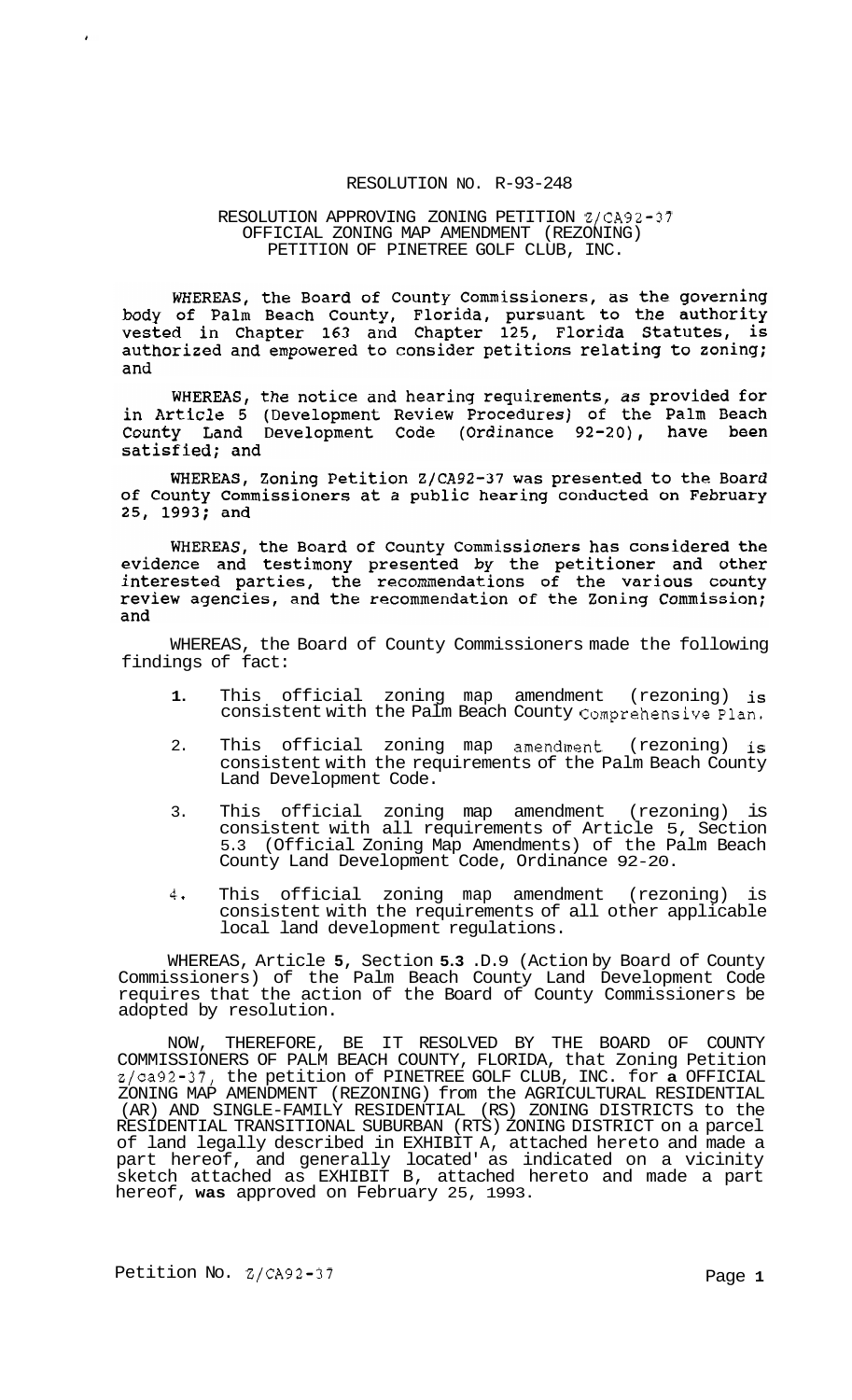Commissioner Marcus moved for the approval of the Resolution.

The motion was seconded by Commissioner <u>Newell and</u>, upon being put to a vote, the vote was as follows:

> Mary McCarty, Chair -- Absent Burt Aaronson -- Aye Ken Foster -- Aye Maude Ford Lee Karen T. Marcus -- Aye Warren Newell -- Aye Carol A. Roberts -- Absent -- Aye<br>-- Aye<br>-- Absent<br>-- Aye

The Chair thereupon declared that the resolution was duly passed and adopted this 25th day of February, **1993.** 

APPROVED AS TO FORM AND LEGAL SUFFICIENCY PALM BEACH COUNTY, FLORIDA BY ITS BOARD OF COUNTY COMMISSIONERS

allen BY:

 $BY:$  $ln(1)$ DEPUTY  $\mathbb{R}^{\mathbb{Z}}$ 1199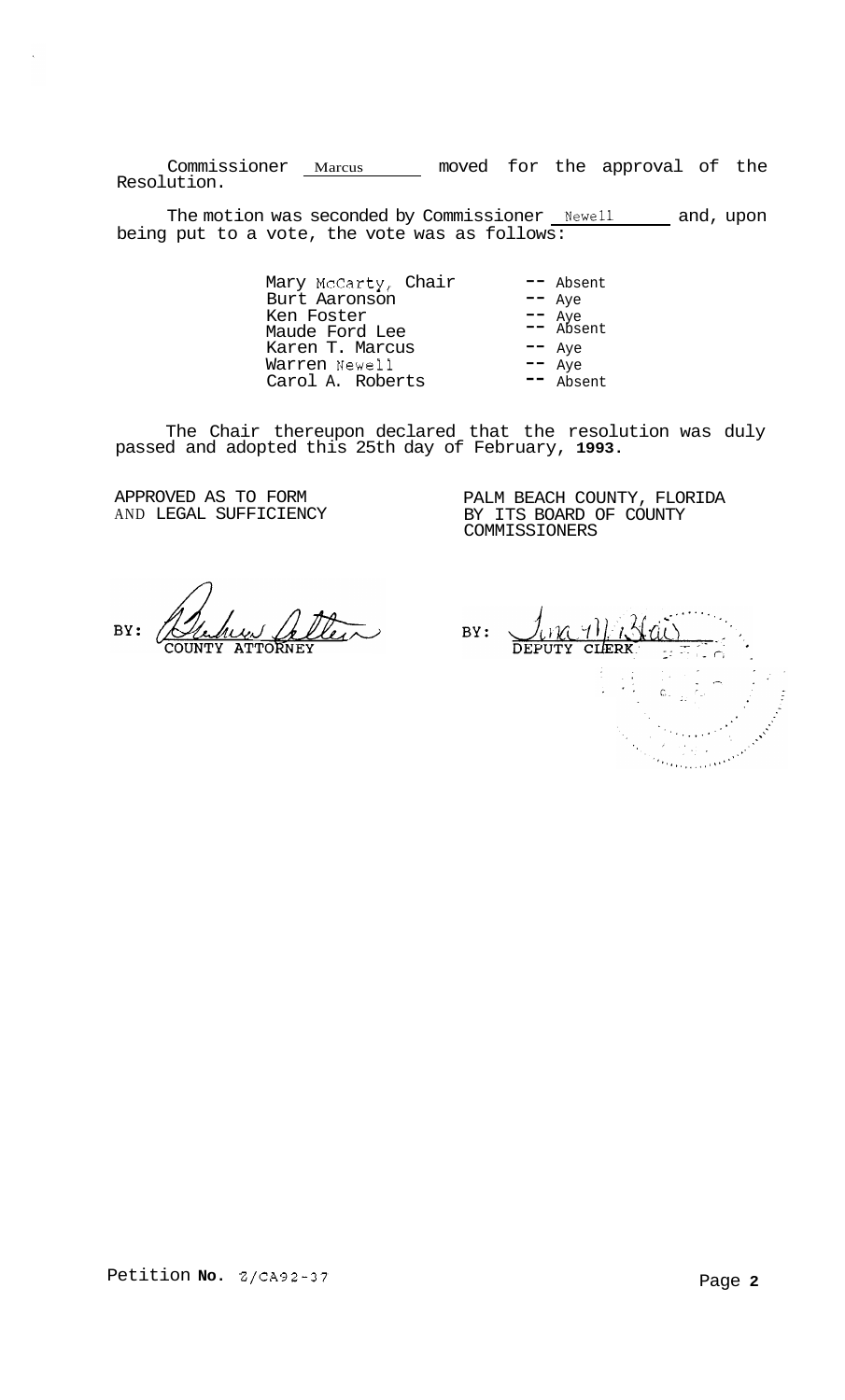# **LEGAL DESCRIPTION**

According to the unrecorded plat of Pine Tree Golf Club DWG No. 45-42-25-18-A as filed in the office of Mock, Roos & Searcy, Inc. last revised on January 26, 1965, and more particularly describing Tract "F" of Pine Tree Golf Club, as follows:

Commencing at the southwest corner of Section 25, Township 45 South, Range 42 East, Palm Beach County, Florida; thence N 89°26!45" E, along the south line of said Section 25, a distance of 1355.16 feet to a point; distance of 1355.16 feet to a point;<br>thence  $N = 0.0041'$  42" E a distance of 1147.51 feet to a point;<br>thence  $N = 89^{\circ}43'$  58" E a distance of 2130.81 feet to a point;<br>thence  $N = 0.0016'$  02" W a distance of 749.50 feet beginning; beginning,<br>thence continue N 0°16' 02" W a distance of 118.00 feet to a point;<br>thence N 89°43' 58" E a distance of 175.00 feet to a point;<br>thence S 0°16' 02" E a distance of 118.00 feet to a point;<br>thence S 89°43' 58" W a beginning.

SUBJECT to an easement over the West 20.00 feet thereof for roadway and utility purposes.

ALSO SUBJECT to an easement over the east 5.00 feet of the West 25.00 feet thereof for utility purposes.

Lot **E of** PINE **TREE** GOLF **CLUB** located in the County **of Palm Beach,**  State **of** Florida, **more** particularly deecribed **a8 follow81**  According 'to the unrecorded plat of the Pine Troe Qolf Club, Inc., **DUG No.** 45-42-25-18-A **a~** filed in the office **of** the Mock, **Roor** and Searcy, Inc., - **Last** revised **on** January *26,* 1965 and **more**  particularly described as follows: Commencing at the Southwest corner of Boction *25,* Townchip 45 South, Range **42** Eart, Palm Baach County, Florida1 thence N **89°26'45" E,** along the Bouth Aina **of .&id** Section *25, P* dimtance **of** 1359.16 feet to a point; thence N **00°41"42" E, a** distance **of** 1147.51 feet **to** a point1 thence N 89' **43'58" E, a** distance of **2130.81** feet **to a** point; thmnce N *00'*  **16'02'' W** , **a** di6tanco **of 842.50 feet** to the point **of** beginning1 thence continue **N** 00'16'02" **W, a** distance **of** 118.00 feet to **a**  point; th@nce N **E39"43'58" E, a** distance of 175.00 feet to **a** point1 thence **S OC~"16'02'~ E** , **a** distance **of** 118.00 **feet to e** point! thence **s 89'43'58" W, a** distance **of 175.00 feet** to the point of beginning.

(NORTI1 1/2 TRACT **"All** PINEl'REE - AI4 UNRECORDED SUBDIVISION)

COMMENCING AT THE SOUTIIWEST CORNER OF SECTION **25,** TOWNSHIP **45** SOUTH, MNGE 42 EAST, PALM BEACH COUNTY, FLORIDA; THENCE N-89°-26'-45"-E, ALONG THE SOUTH LINE OF SAID SECTION 25, A DISTANCE OF 1355.16 FEET TO A POINT; TIIENCE N-O0-41'-42''-E, **A** DISTANCE **OF** 1147.51 **L'EE'l' TO A**  POINT; THENCE N-89°-43'-58'-E, A DISTANCE OF 2130.81 FEET TO A POINT; **TIIENCE** N-O0-1G8-02"-W, **A** DISTANCE **OF** 1.398.50 FEET TO TIlE POINT OF BEGINNING; TIIENCE CONTINUE N-0°-16'-02"-W, **A** DISTANCE **OF** 59.00 FEET *TO* **A POINT1** Q'lIENCE **N-8g0-43'-5O"-I3, A RISTANCE OF** 175.00 **FEET A**  POINT; TIiENCE **S-O0-lG'-02"-E, A** DISTANCE **01.'** 59.00 **FEET TO A POINT;**  TIIENCE S-89O-43'-58'-W, **A** DISTANCE **OF** 175.00 FEEI' TO.'l'11E POINT OF DEGINNING.

SUBJECT TO AN EASEMENT OVER THE WEST 20.00 FEET THEREOF FOR ROADWAY AND UTILITY PURPOSES.

**ALSO** SUI3J.ECT **TO** AN **EASEMEN'r,** OVIZR **TI115 EAST** *5.* **00 FEET OP** TIIE WEST 25.00 FEET THEREOF FOR UTILITY PURPOSES.

ALSO. **SUI33ECT** TO. **AN** EASEMENT **OVER** TIIE NORTll **10.00** FEET TIIEIUZOF **FOR**  UTILITY PURPOSES.

**Petition No. Z/CA92-37 Page 3**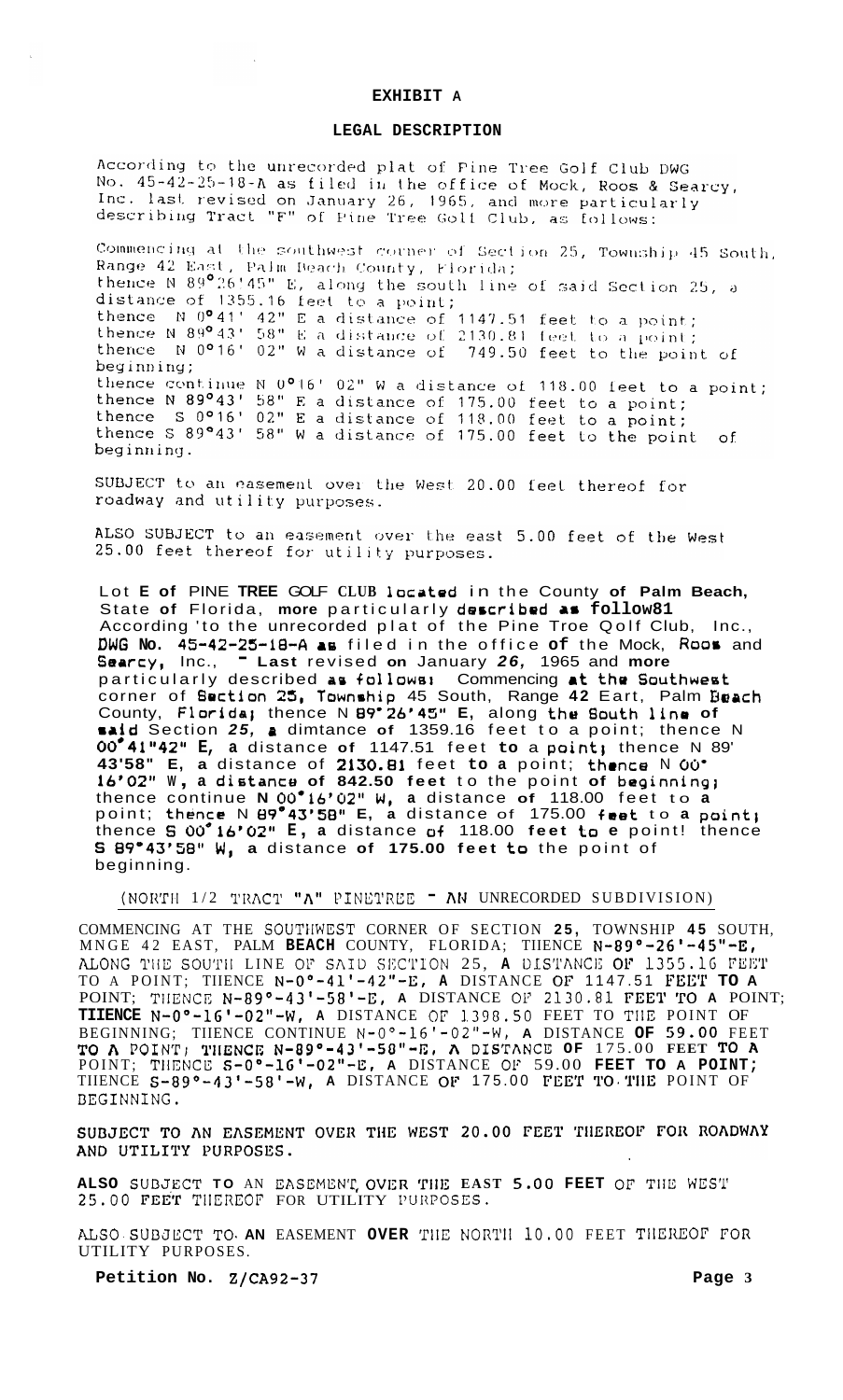# **LEGAL DESCRIPTION**

**PARCEL** NO. 1 . South:1/2<sup>x</sup>offLot<sup>x</sup>A<sup>n</sup>.of PINE. TREE GOLF CLUB located .in the County of Palm Beach';' State of "Florida, more particularly described' **as follows:**  en, beare of florida, more particularly described.

According .to the unrecorded plat of the Pine Tree Golf Club, Inc., DWG **NO.** 45-42-25-18-A **as** filed in the Office of the'Mock; Roes **and** SearCy, NO. 45-42-25-16-A as iffed in the Office of the MOCK, Roos and Searcy,<br>Inc., " Last revised on January 26, 1965 and more particularly described as follows:  $\frac{1}{2}$ ,  $\frac{1}{2}$ 

Commencing at the Southwest corner of Section 25, Township 45, South, Range 42 .East, Palm Beach ,County, Florida; thence N-89°-26'-45"-E, along the South'line of said Section 25, a distance of 1355.16 feet to a point; thence  $N-0$ <sup>o</sup>-41'-42"-E, a distance of 1147.51 feet to a point; thence **N' 89°-43'-50"-E, a** distanco of 2130.01 feet: to **a** poinL; thence **N-Oo-lG'.-**  02"-W, a distance of 1339.50 feet to the point of beginning; thence continue N-0°-16'-02"-W, a distance of 59 feet to a point; thence N-89°-43<br>58"-E, a 'distance of 175.00 feet to a point; thence S-0°-16'-02"-E, a<br>distance of 59 feet to a point; thence S-89°-43'-58"-W, a distance of<br>75:00 fe **513"-E, a** 'distance **of** 175.00 feet.' **t0.a** point; thence S-0°-1G'-02"-E, ' **a**  distance of 59 feet to a point; thence  $S-89^\circ-43'$ -58"-W, a distance of

175.00 feet'to the point of beginning, **1.** ,- . .. . ,. .. . . .. ..

Subject to an easement over the West 20.00 feet thereof for roadway and utility, purposes.

Also..subject to an easement over the East 5.00 feet **of the** West **25.00** feet thereof for utility purposes.

' **I'.** .:,. .'. ; '. <sup>I</sup> PARCEL NO':' 2 'I,.\*. *4.* 

**PARCEL NO. 21.**<br>Lot<sup>*T*</sup>B<sub>i</sub>of PINE TREE GOLF CLUB located in the County of Palm Beach, State. of'Florida, more particularly described **as** follows: *I,!* , **I**  ..

According to the unrecorded plat of the Pine Tree Golf club, Inc. DWG No. :45-42-25-18-A **as** filed in **the** Office of the **Mock, Roos** and Searcy, Inc., **Last revieed** on January- 26, **1.965,** and more particularly described **as follows: <sup>I</sup>**

Commencing at the Southwest corner of Section **25,** ,Township **45** South, **Range 42** East, Palm Beach County, **Florida;** thence **N-8g0-26'45"-E, along**  the South line of said Section 25, a distance of 1355.16 feet to **a** point; thence  $N-0$ °-41'-42"-E, a-distance of 1147.51 feet to a point; thence N-89"-43'-58"-E, a distance of 2130.01 feet to **a** point; thence **N-0°-1G'-02"**  W, a distance of 1221.50 feet to the point of beginning; thence continue N-0°-16'-02"-W, a distance of 118.00 feet to a point; thence **N-89O-43.'- 58"-E, a** distance of 175.00 feet to a boint; thence S-0°-16'-02"-E, **a**  distance of 118.00 feet to a point; thence  $S-89^{\circ}-43'$ -58"-W, a distance of 175.00 feet to' the point of beginning.

subject to an easement over the West 20.00 feet thereof for roadway and **0 1998 1999 1999 1999 1999 1999 1999 1999 1999 1999 1999 1999 1999 1999 1999 1999 1999 1999 1999 1999 1999 1999 1999 1999 1999 1999 1999 1999 1999 1999 1999 P E** 

Also subject to an easement over the East 5.00 feet of the West 25.00 **P**<br>feet thereof for utility purposes. feet there for utility purposes.

Also subject to an easement over the South' 5.00 feet thereof for utility purposes.

SUBJECT to restrictions and eaeements of record, if any: taxes for the year **1974** and **all** subsequent years; and to all valid zoning ordinances.

**Petition** No. **z/CA92-37 ... Page 4** 

t<br>1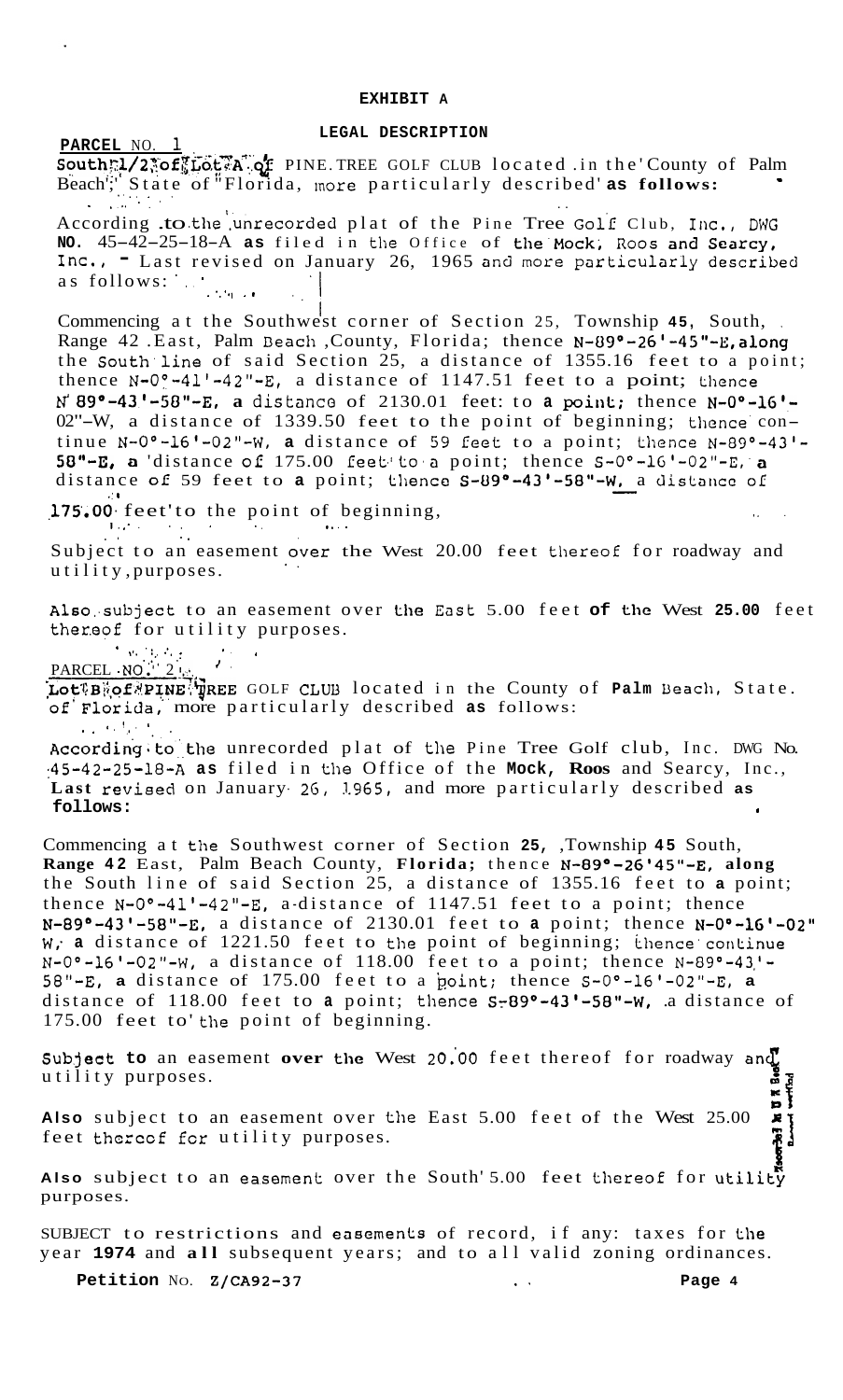$\frac{1}{2}$ 

# LEGAL **DESCRIPTION**

Situate, lying and being in the County of Palm Beach, State of Florida and described as follows:

Commencing at the Southwest, corner of Section 25, Township 45 South, Range 42 East, Palm Beach County, Florida; thence  $N-\frac{26!}{-45"}$ -E, along the South line of said Section 25, a distance of 1355.16 feet to a point; thence  $N=0$ <sup>6</sup>-41'-42"-E, a distance of 1147.51 feet to a point'; thence  $N-89^\circ - 43^\circ - 58^\circ - E$ , a distance of 295.02 feet to a point; thence S-22"-3g1-12"-E, **a**  distance **of** 189.26 feet to the point of beginning; thence 'S-45"-121-50"-W, a distance of 28.52 feet *to* **a**  point; thence  $S=0$ <sup>6</sup> $-41$ <sup>1</sup> $-42$ <sup>"</sup> $-W_1$  a distance of 600.65 feet to a point; thence  $S-44^6-55^7-47^7-E$ , a distance of 27.98 feet to a point; thence  $N-89^\circ-26^\circ-45^\circ- E$ , a distance of  $3079.53$  feet to a point; thence  $N-44^6$ -361-41"-~, **a** distance of 28.36 feet to a point; thence N-0°-13t-22"-W, **a** distance of 3522.92 feet to a point; thence N-45°-021-40"-W, a distance of 28.37 feet to **a**  point; thence  $N-89^\circ -51' -58'' - W$ , a distance of 2353.87 feet to a point; thence  $S-45^\circ-20'$ -40"-W, a distance of  $28.38$  feet to a point; thence  $S=0$ ° $-33!-18$ "-W, a distance of 1569.52 feet to a point; thence  $5-44^{\circ}$ -44'-54"-E, a distance **of'** 28.16 feet to a point; thence N-89"-561- 54"-E, a distance of 459.57 feet - to a point; thence *S-* $\overline{0}^{\circ}$ -03<sup>'</sup>-06<sup>"</sup>-E, a distance of 350.00 feet to a point; thence **S-89"-561-54"-W,** a distance *of* 799.70 feet to a point; thence  $S-45^\circ-17^\circ-12^\circ-\frac{1}{2}$ , a distance of 28.45 feet to **a** point; thence **S-0"-371-30"-W,** a distance of 606.75 . feet to a point; thence S-44"-4g1-16"-E, a distance of 28.0G feet to **a** point; thence N-89"-43t-58"-E, a distance of 1225.62 feet to **a** point; thence N-44"-431-58"-E, a distance of  $28.28$  feet to **a** point; thence  $N-0$ <sup>-16<sup> $-0$ </sup>-02<sup>"</sup>-W,</sup> a distance of 1315.00 feet *to* **a** point; thence S-89"-431- 58.It-w, a' distance of 17.50 feet to *2* point; thence **N-0'-**  16'-02"-w, **a** distance of **17.50 feet;** to a point; thence  $S-89^\circ-43'$ -58"-W, a distance of 172.50 feet to a point; thence  $N-0$ <sup> $\sim$ </sup>-16'-02"-W, a distance of 118.00 feet to a point; thence  $S-89^\circ-43' -58''-W$ , a distance of 3.00 feet to the beginning of 'a curve, concave .to the Southwest, having a radius of 632.00 feet and a central angle of **37"-42** '-48"; thence Northerly and Northwesterly along the arc of the said curve, a distance of 416.00 feet to' the end of the said curve; thence  $N-52^{\circ}-01^{\circ}-10^{\circ}-1$ .a distance of **175.50** feet to the beginning of a curve, concave to the Southwest,. having a radius of 807.50 feet and a central angle of 0"-081-38"; thence Northwesterly along the arc of the said curve, a distance of 2.04 feet to the end of the said curve; thence N-<br>51<sup>o</sup>-52'-32"-E, a distance of 17.50 feet to the begin-<br>**ning** of a curve, concave to the Southwest, having 8. radius of 825.00 feet and a central angle of **15"-08'-**  34"; thence Northwesterly along the arc of the **said**  curve, a distance of 218.01k feet to the end of the **said**  curve; thence **N-53°-161-02"-W,** a distance of 15.00 *feet*  to **a** point.; thence N-36°-43'-58"-E, **a** distance of <br>190.00 feet to **a** point; thence N-53°-16'-02"-W, a distance of 80.00 feet to a point; thence  $N-3\overline{6}^\circ -43' -50'' - E$ **a** distance of 160.00 feet to **a** point; thence S-53"-  $16^\circ$ -02"-E; a distance of 95.00 feet to the beginning of a curve; concave to the Southwest, having a radius of 1175.00 feet and a central **angle** *of* **3."-101-17";**  thence Southeasterly along the arc of the **said** curve,

**Petition No. Z/CA92-37 Page 5**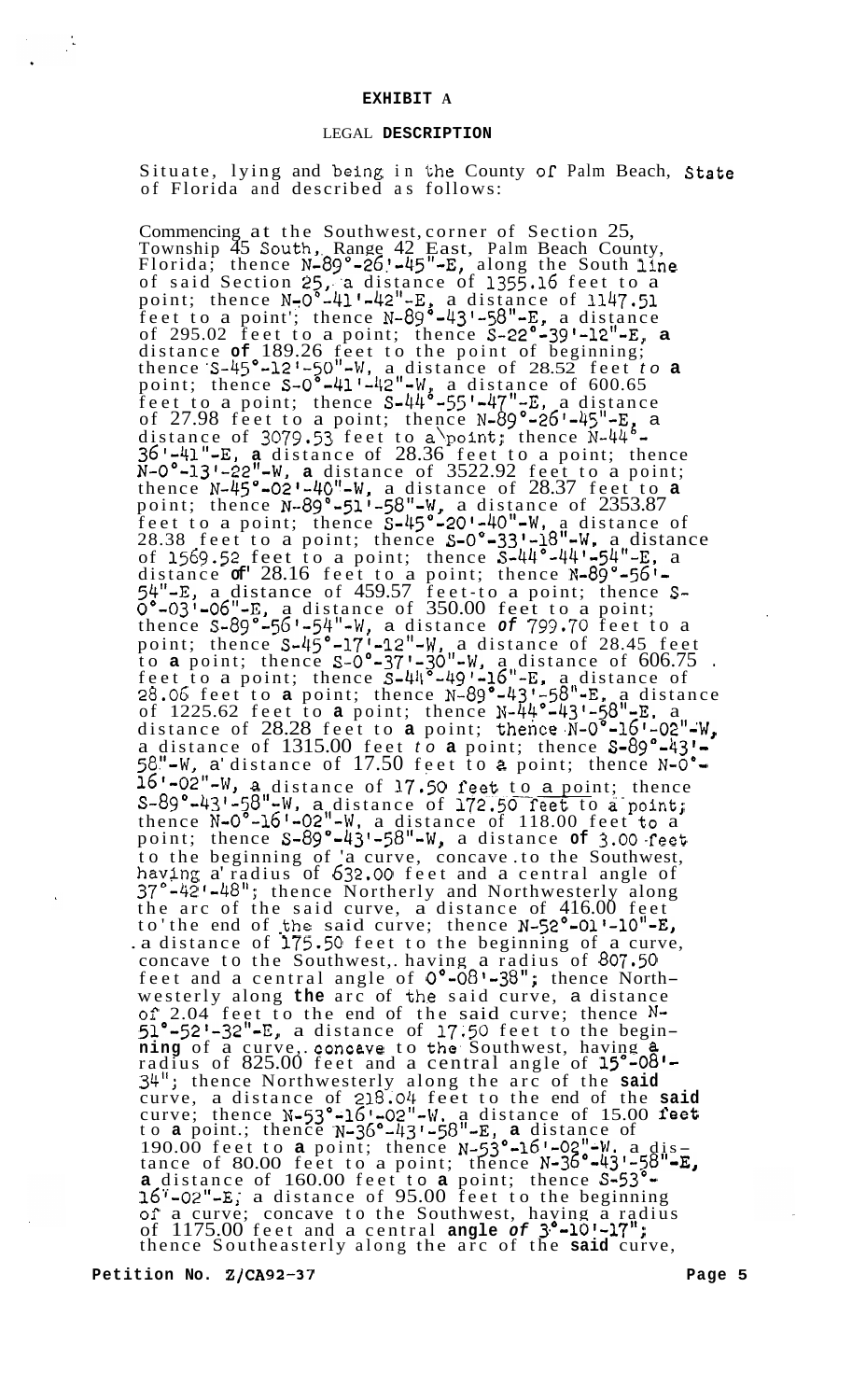## LEGAL **DESCRIPTION**

<span id="page-5-0"></span>a distance of  $65.05$  feet to the end of the said curve; thence  $S-39^\circ-541-15''-W$ , a distance of 12.00 feet to the beginning of a curve, concave to the Southwest, having a radius of 1163.00 feet and a central angle **of**   $28^{\circ}$ -59'-10"; thence Southeasterly along the arc of the said curve, a distance of 588.37 feet to **the** end of the said curve; thence N-68°-531-23"~E, **a** distance of *7.00* feet to the'beginning of **a** curve, concave to the Southwest, having a radius of 1170.00 feet and,a central angle of *Oo-561-02";* thence Southeast along the arc of the said curve, a distance of  $19.30$  feet to the **end** of the said curve; thence **N-69"-491-25"-E,**  a distance of  $155.00$  feet to the beginning of a curve, concave to the Southwest, having a radius of 1325.00 feet and a central angle of 19"-54.'-33"; thence Southeasterly and Southerly along the arc of the said curve, **a** distance of 460.41 feet to the end of the said curve; thence S-89°-431-58"-W, a distance of 155.00 feet *to*  a point; thence  $S=0^\circ-16^\circ-02^\circ-E$ , a distance of 135.50 feet to a point; thence N-89°-43t.-58"-E, a distance *of*   $5.00$  feet to a point; thence  $S-0$ <sup>o</sup>-16'-02"-E, a distance of 11137.51 feet to a point; thence S-45°-16t-02'1-E, **a**  distance of 230.75,feet to a point; thence s-60'-08'- 49"-E, a distance of 300.00 fee't to a point; thence *S-* 29°-511-11"-W, **a** distance of **185.00** feet to a point; thence **N-62°.-541-31"-k/,** a distance of 103.73 feet to **a**  point; thence  $N-60^{\circ}$ -08<sup>1</sup>-49<sup>11</sup>-W, a distance of 143.07 feet to *a* point; thence  $S-29^\circ -51^\circ -11^\circ -W$ , a distance of 150.00 feet **to a** point; thence **N-5g"-271-10"-W,** a 'distance *of*  143.22 feet to **a** point; thence  $N-45^{\circ}-16^{\circ}-02^{\circ}-W$ , **a** dis-<br>tance of 230.75 feet *to* **a** point; thence  $S-89^{\circ}-43^{\circ}-58^{\circ}-W$ , a distance of 1691.21 feet to the point of beginning.

All previously described curves are concentric one to another. NOTE: another. PARCEL THREE :

The Mortgagor's right, title and interest in and to *the* **property** described in **that** certain Easement Deed from L. J. Gumpert and George **R.** Goode, **as** Truste.es of **Pine** Tree Trust under Trust Indenture dated **December 15,** 1960, and recorded in Official Record Book 579, page 1, public records of Palm Beach County, **Florida, to'** Pine Tree **Golf** Club, **Incorporated, and**  others **tiatad July' 23,' ,1968, ,and reoorded** in **OffiaAal**  Record **Book** 1666, page 496, **public records** *of* **Palm Beach**  County, Florida.  $\overline{P}$ PARCEL TWO:

The North 40 feet of the **South** 211 feet of the following described property:.

Commencing'at the southwest corner *of* Section 25, **Township 45 South, Range 42 East, Palm Beach County,** Florida; thence N-89°-26'-45"-E, along the south line of. said Section 25, a distance **of** 1355.16 feet to a.point; thence N-0°-411-42"-E, **a** distance of 1147.51 feet to **a** point;. thence N-89°-431-58"-E **a** diztance **of** 2130.81 feet **to** a point; thence *N-0'-*  16'-02~I-w, **a** distance of 749.50 feet **to** the **point** . of beginning; thence continue N-0."-16 '-02"-w, **a**  distance of 673.00 feet to a point; thence N-89°. 4,"1-58~~-~~, a distance of'175.00 feet to **a point;**  thence  $S-0$ °-16'-02"-E<sub>1</sub> a distance of 673.00 feet to a point; thence. **S-89°-43L-58'!-W, a dhtanoe** *of* 175.00 feet\*to the **point** *of* **beginning.** 

**Petition No. Z/CA92-37 Page** *6*